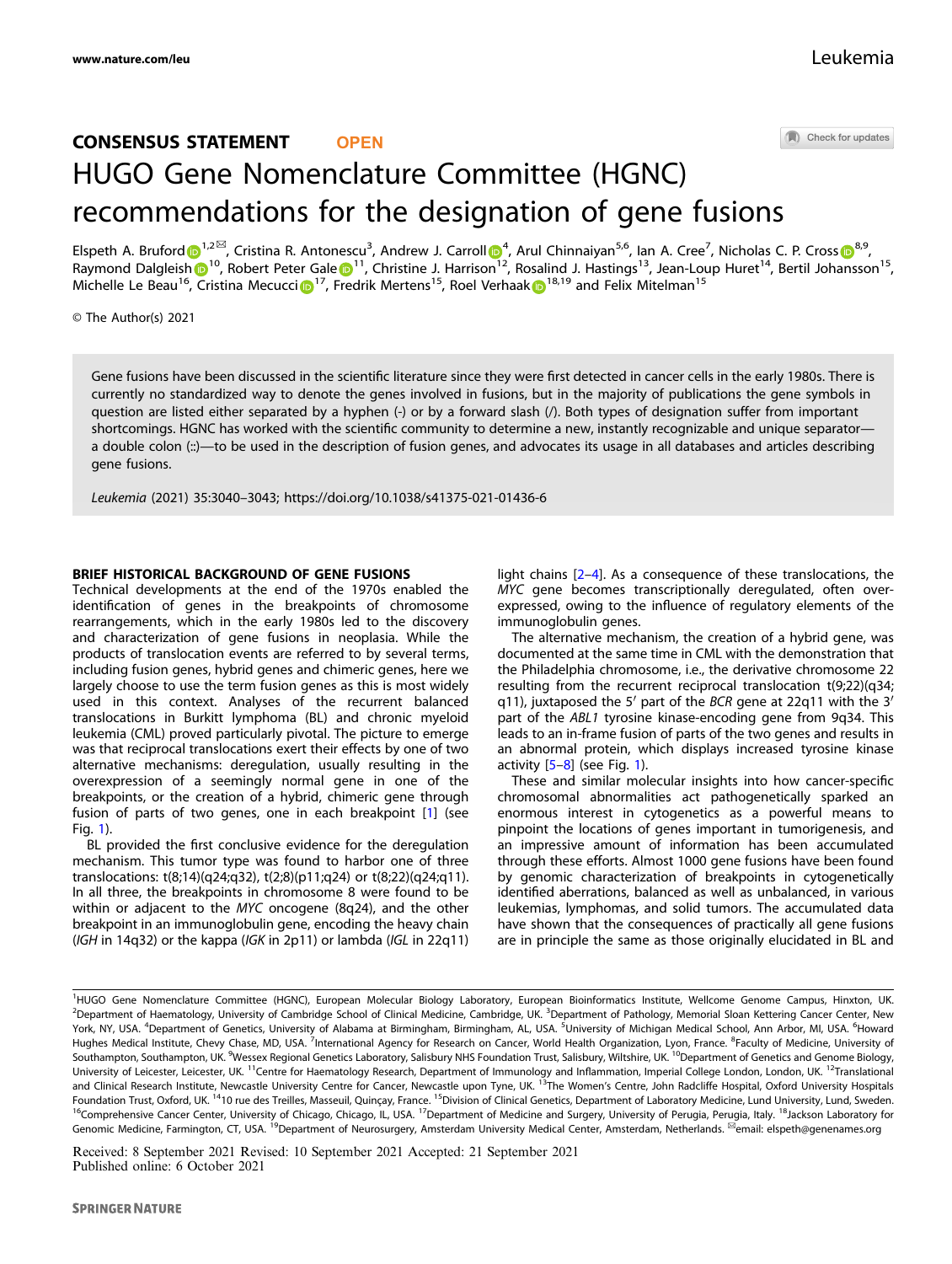<span id="page-1-0"></span>

**Fig. 1 The chromosomal basis of gene fusions. a** Gene fusions may originate through balanced and unbalanced chromosome<br>rearrangements. Balanced changes comprise translocations (the transfer of chromosome segments between chromosome segment in a new interstitial position in the same or another chromosome) and inversions (rotation of a chromosome segment by 180°); an example of an unbalanced change is the deletion of an interstitial chromosomal segment. Small arrows indicate breakpoints, and large arrows indicate the resulting rearranged chromosomes. A and B signify affected genes. Note that a reciprocal gene fusion may be generated on the partner derivative chromosome as a result of a reciprocal translocation, but this is not shown. **b** Both balanced and unbalanced aberrations may lead to the deregulation of either gene A or gene B by the juxtaposition of the coding sequences with the regulatory sequences of the other gene, or to the creation of a chimeric gene through the fusion of parts of both genes.

CML, i.e., deregulation of a seemingly normal gene or the creation of a hybrid gene. However, not all gene fusions have translational consequences, and some could result in gene inactivation [\[1,](#page-2-0) [9](#page-2-0), [10](#page-2-0)].

The advent of massively parallel sequencing (MPS) has recently provided a radically new means to identify fusions at the DNA or RNA levels without any prior information on the cytogenetic features of the neoplastic cells. The results of such unbiased gene fusion detection efforts during the last decade have dramatically changed the gene fusion landscape. More than 30,000 gene fusions, the great majority involving previously unsuspected genes, have now been identified through deep sequencing in a wide variety of neoplasms and these are reported in a number of online resources, e.g., [https://](https://mitelmandatabase.isb-cgc.org/) [mitelmandatabase.isb-cgc.org/](https://mitelmandatabase.isb-cgc.org/), <http://atlasgeneticsoncology.org/>, [https://cancer.sanger.ac.uk/cosmic,](https://cancer.sanger.ac.uk/cosmic) <https://ccsm.uth.edu/FusionGDB/>, <http://www.kobic.re.kr/chimerdb/>, [https://tumorfusions.org/.](https://tumorfusions.org/) A major challenge will be to verify by functional studies which of the alleged gene fusions are pathogenetically important in carcinogenesis, and which are either secondary progressional changes or nonconsequential "noise" abnormalities, e.g., by-products of the genetic instability that characterizes many cancer cells. It is important to note that while gene fusions are a hallmark of neoplasia, they can also occur in heritable disorders such as the formation of the Lepore and anti-Lepore haemoglobins from the HBD and HBB genes [[11](#page-2-0)].

There has never been a generally recommended, standardized way to denote gene fusions. Instead, multiple notations have been used with varying popularity over time, though the most common designation is SYMBOL-SYMBOL followed by SYMBOL/SYMBOL, both of which we critique below.

## PROBLEMS WITH THE NOMENCLATURE USED TO DESCRIBE GENE FUSIONS

The SYMBOL-SYMBOL notation, e.g., BCR-ABL1, to denote fusion genes has three important shortcomings:

(1) The HGNC has approved the use of the hyphen separator, in collaboration with all contributing genome annotation groups involved in the Consensus Coding Sequence (CCDS) Project [\[12\]](#page-2-0), for denoting readthrough transcripts, e.g., INS-IGF2.

(2) A hyphen is often used in the literature to denote members of a complex, e.g., MRE11-NBN, MRE11-RAD50-NBN.

(3) There are also specific groups of approved gene symbols containing hyphens as separators within the symbol, e.g., TRX-CAT1-2.

Hence, it is difficult to search specifically for gene fusions in databases and in the literature using the hyphen symbol.

The SYMBOL/SYMBOL notation, e.g., BCR/ABL1, has at least four major disadvantages:

(1) The forward slash is an accepted symbol in the established cytogenetic International System for Human Cytogenomic Nomenclature (ISCN) to denote different clones, both constitutionally (mosaicism) and in cancer cells; the Human Genome Variation Society (HGVS) guidelines ([https://varnomen.hgvs.org/](https://varnomen.hgvs.org/recommendations/general/) [recommendations/general/](https://varnomen.hgvs.org/recommendations/general/)) also use a forward slash to indicate mosaicism [[13\]](#page-3-0).

(2) The forward slash is often used in the literature in place of "either/or", e.g., BRCA1/2, and to denote involvement of alternative genes in a fusion, e.g., "SS18-SSX1/SSX2".

(3) Pathway and complex descriptions use this character, e.g., RAS/RAF/MAPK.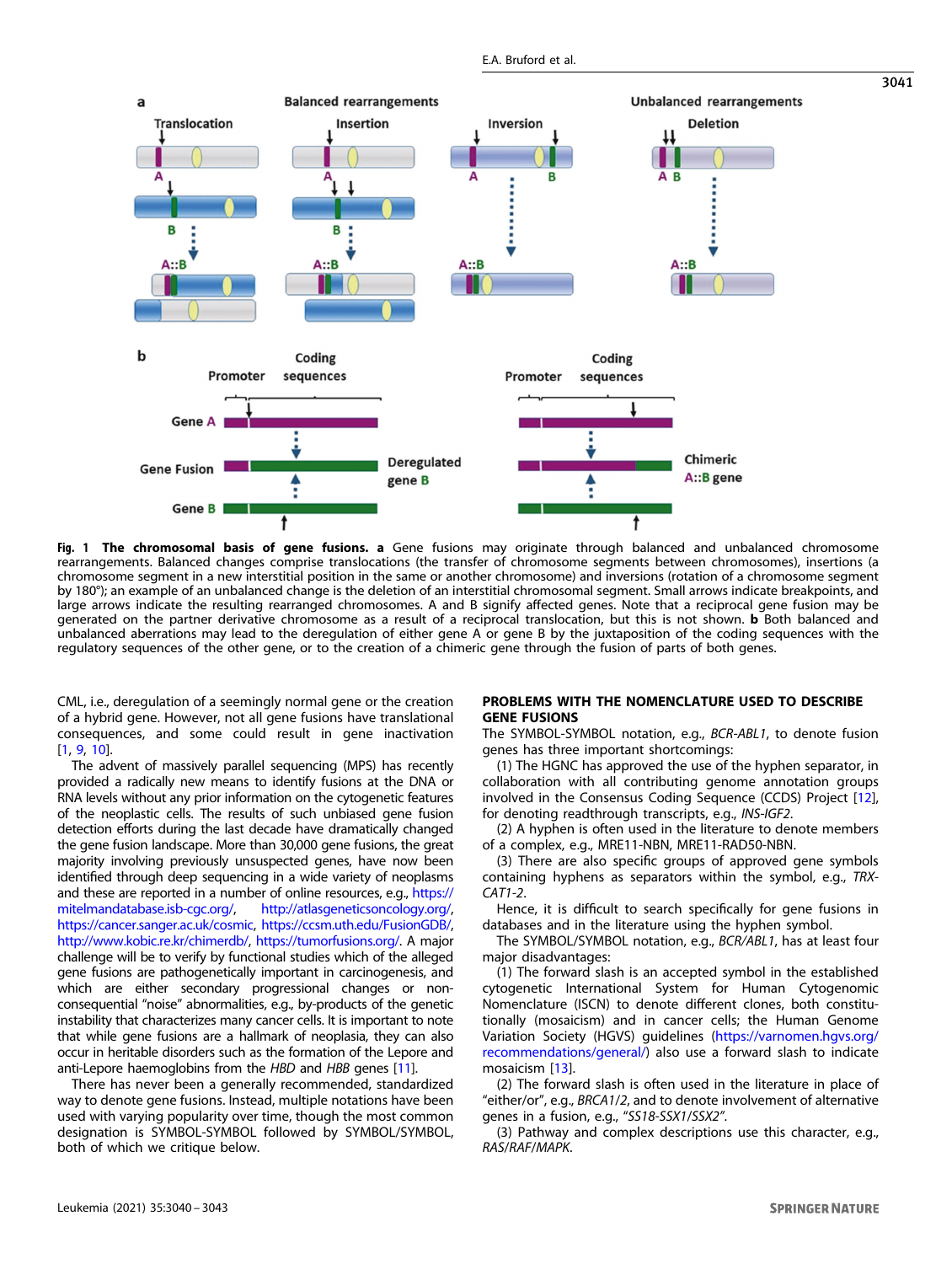<span id="page-2-0"></span>3042

(4) Commercial dual fusion fluorescence in situ hybridization translocation probes (CE marked) also use a forward slash to indicate the two probe sets used, e.g., BCR/ABL1.

In view of the considerations listed above, and hence the clear need for a standardized and unique way to denote gene fusions, the HGNC concluded that an alternative needed to be sought to replace the use of either a hyphen (-) or a forward slash  $($ /).

## RECOMMENDED NEW NOMENCLATURE TO DESCRIBE GENE **FUSIONS**

After careful deliberation, and consultations with experts in the field, HGNC recommends that a new separator—a double colon (::)—be used in describing gene fusions, e.g., BCR::ABL1. The double colon (::) has several important advantages:

First, it follows the long-standing recommendation of the internationally accepted ISCN cytogenetic nomenclature in which a single colon (:) is used to indicate a chromosome break and a double colon  $\left(\cdot\right)$  to denote *break and reunion* [[14](#page-3-0)]. The: separator thus nicely reflects the principal mode of origin of most fusion genes. We are aware that fusion transcripts may occasionally originate at the RNA level through cis- or trans-splicing without a genomic breakage and reunion correlate, but we deem it unnecessary to create a different nomenclature system for such events, especially since the HGVS already recommends using the double colon to describe RNA fusion transcripts [\(https://](https://varnomen.hgvs.org/recommendations/general/) [varnomen.hgvs.org/recommendations/general/\)](https://varnomen.hgvs.org/recommendations/general/).

Secondly, it is instantly recognizable and creates a unique symbol in the existing gene nomenclature, and hence is easily searchable in databases and in the literature.

Thirdly, different gene fusions found in different single cells or in separate clones within the same tumor will be easily recognizable, i.e., SYMBOL::SYMBOL/SYMBOL::SYMBOL.

## SPECIFIC RECOMMENDATIONS WHEN DESCRIBING GENE FUSIONS

In line with established HGNC recommendations [[15](#page-3-0)], genes involved in fusions should be designated by their HGNC approved gene symbols written in italics, whereas proteins are not italicized, e.g., BCR::ABL1 denotes a fusion of the BCR and ABL1 genes, while BCR::ABL1 designates the corresponding protein product. By convention, fusion transcripts identified at the RNA level, e.g., by RNA-seq, are designated as genes, i.e., in italics. The double colon (::) should be used for all types of gene fusions, i.e., both those giving rise to a hybrid, chimeric gene (BCR::ABL1) and those where regulatory elements from one gene deregulate a partner gene (IGH::MYC).

In accordance with established practice in designating gene fusions, the 5′ partner gene should always be listed first in the description of a fusion gene, i.e., before the double colon, irrespective of chromosomal location or the orientation of the gene. Thus, in the BCR::ABL1 fusion gene-the outcome of the translocation t(9;22)(q34.1;q11.2)—the BCR gene in chromosome 22 is the 5′ gene, the ABL1 gene from chromosome 9 is the 3′ gene.

In tables in scientific articles and in databases presenting gene fusions, the two genes are often designated either as "Gene A" and "Gene B" or "Gene 1" and "Gene 2". Thus, it is not explicitly stated that "Gene A" or "Gene 1" represents the 5′ gene although this is usually the case. To avoid ambiguous interpretations, HGNC recommends that 5′ and 3′ genes be clearly indicated in tables showing gene fusions. In fusions giving rise to a deregulated gene the regulatory or enhancer element should be listed first, whenever known.

If one of the genes in a fusion is unknown this may be indicated by either a question mark (?) or by the chromosomal band where the breakpoint is located, following ISCN convention. If one of the

breakpoints lies in an intergenic region and the genomic coordinate of that breakpoint is known, this can be denoted in an abbreviated format for publication as chr#:g.coordinate number. For example, ABL1::? denotes a fusion between ABL1 and an unknown gene, 6q25::ABL1 a fusion between an unknown gene located in chromosome band 6q25 and ABL1, and ABL1:: chr11.g:1850000 a fusion between ABL1 and a breakpoint at nucleotide 1,850,000 on chromosome 11. In the first and third examples the unknown gene and intergenic region are the 3′ partners, and in the second example the unknown gene is the 5′ partner. Full ISCN [\[14\]](#page-3-0) (<https://iscn.karger.com/>) or HGVS [\(https://](https://varnomen.hgvs.org/recommendations/DNA/variant/complex/) [varnomen.hgvs.org/recommendations/DNA/variant/complex/\)](https://varnomen.hgvs.org/recommendations/DNA/variant/complex/) nomenclature should be used for formal reporting.

Note that HGNC always advocate listing a stable gene ID, ideally an HGNC ID, when referencing genes in publications. We do not recommend that the IDs be included in the fusion notation, but rather in the accompanying text, e.g., a gene fusion involving BCR (HGNC:1014) and ABL1(HGNC:76) is denoted as BCR::ABL1.

## **CONCLUSIONS**

There has long been a need for a unique, standardized and easily recognizable way to symbolize gene fusion events consistently, both in the literature and in databases. Following consultation with experts in the field of gene fusions, HGNC recommends the use of the separator "::", a double colon, between approved gene symbols, to designate the genes involved in gene fusion events, e.g., BCR:: ABL1. This recommendation is further endorsed by all the authors of this manuscript, by the HGVS and the ISCN, and by the following resources: the WHO Classification of Tumors, COSMIC, OMIM, Atlas of Genetics and Cytogenetics in Oncology and Haematology, Mitelman Database of Chromosome Aberrations and Gene Fusions in Cancer, and the Tumor Fusion Gene Data Portal. We urge all readers to use and publicize this form of notation for describing gene fusions in all future communications to avoid confusion. We recognize that this is a newly established recommendation that could be further developed in due course, and welcome feedback from the community (via the HGNC website, [www.genenames.org](http://www.genenames.org)).

#### REFERENCES

- 1. Mertens F, Johansson B, Fioretos T, Mitelman F. The emerging complexity of gene fusions in cancer. Nat Rev Cancer. 2015;15:371–81.
- 2. Dalla-Favera R, Bregni M, Erikson J, Patterson D, Gallo RC, Croce CM. Human c-myc onc gene is located on the region of chromosome 8 that is translocated in Burkitt lymphoma cells. Proc Natl Acad Sci USA. 1982;79:7824–7.
- 3. Taub R, Kirsch I, Morton C, Lenoir G, Swan D, Tronick S, et al. Translocation of the c-myc gene into the immunoglobulin heavy chain locus in human Burkitt lymphoma and murine plasmacytoma cells. Proc Natl Acad Sci USA. 1982;79:7837–41.
- 4. Erikson J, Nishikura K, ar-Rushdi A, Finan J, Emanuel B, Lenoir G, et al. Translocation of an immunoglobulin κ locus to a region 3' of an unrearranged c-myc oncogene enhances c-myc transcription. Proc Natl Acad Sci USA. 1983;80:7581–5.
- 5. Heisterkamp N, Stam K, Groffen J, de Klein A, Grosveld G. Structural organization of the bcr gene and its role in the Ph' translocation. Nature. 1985;315:758–61.
- 6. Shtivelman E, Lifshitz B, Gale RP, Canaani E. Fused transcript of abl and bcr genes in chronic myelogenous leukaemia. Nature. 1985;315:550–4.
- 7. Ben-Neriah Y, Daley GQ, Mes-Masson AM, Witte ON, Baltimore D. The chronic myelogenous leukemia-specific P210 protein is the product of the bcr/abl hybrid gene. Science. 1986;233:212–4.
- 8. Fainstein E, Marcelle C, Rosner A, Canaani E, Gale RP, Dreazen O, et al. A new fused transcript in Philadelphia chromosome positive acute lymphocytic leukaemia. Nature. 1987;330:386–8.
- 9. Kumar-Sinha C, Kalyana-Sundaram S, Chinnaiyan AM. Landscape of gene fusions in epithelial cancers: seq and ye shall find. Genome Med. 2015;7:129.
- 10. Rowley JD, Le Beau MM, Rabbitts TH, editors. Chromosomal Translocations and Genome Rearrangements in Cancer. New York: Springer; 2015.
- 11. Efremov GD. Hemoglobins Lepore and anti-Lepore. Hemoglobin. 1978;2:197–233.
- 12. Pujar S, O'Leary NA, Farrell CM, Loveland JE, Mudge JM, Wallin C, et al. Consensus coding sequence (CCDS) database: a standardized set of human and mouse